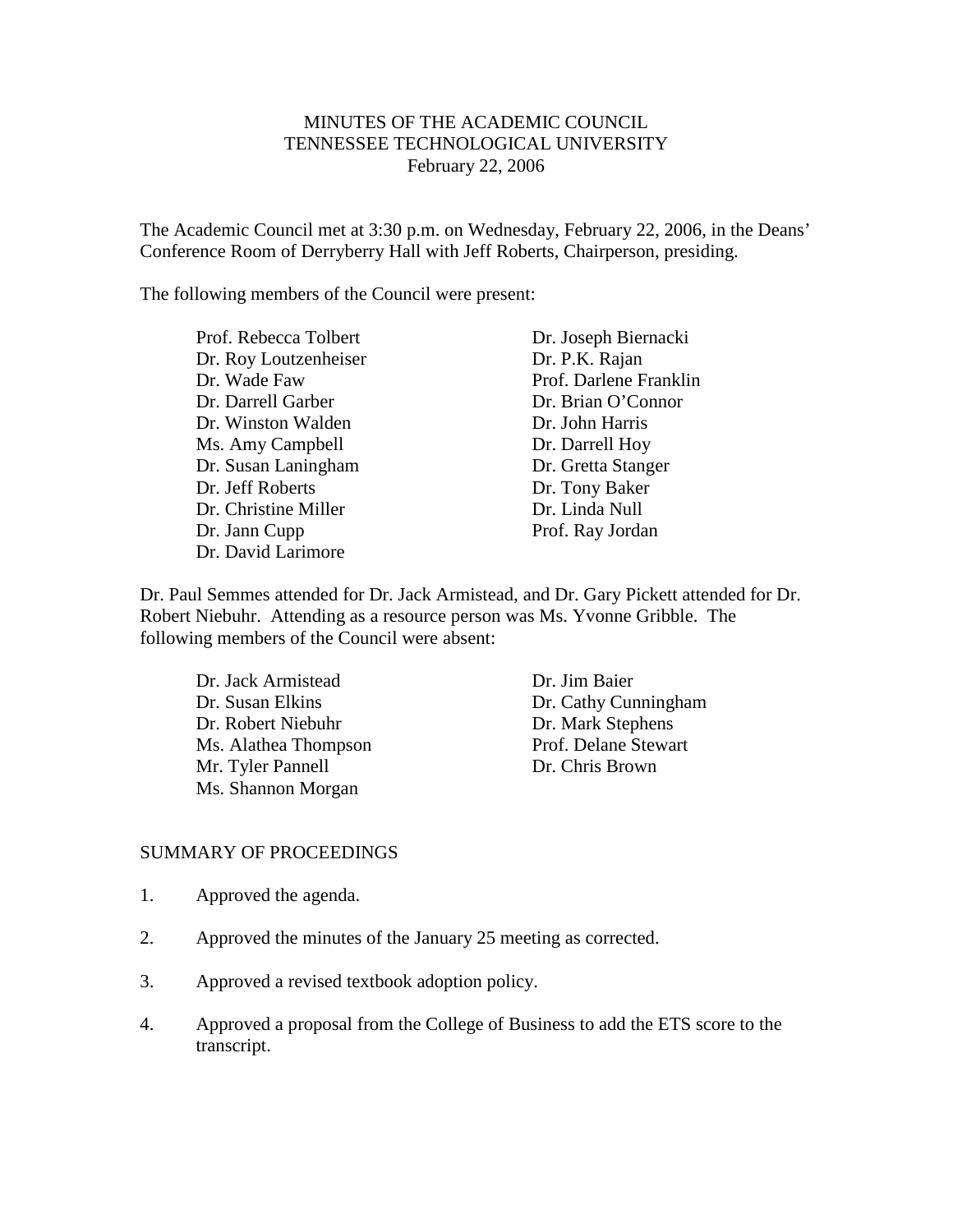- 5. Discussed a revised proposal for a new Academic Misconduct Policy.
- 6. Appointed a subcommittee to review the Academic Misconduct Policy and another to study a proposed Plagiarism Prevention Policy.

# PROCEEDINGS

## Approval of the Agenda

Dr. Loutzenheiser MOVED approval of the agenda, and Dr. Stanger SECONDED the motion. The agenda was APPROVED as distributed.

### Approval of the Minutes of the January 25 Meeting

Dr. Larimore MOVED approval of the minutes of the January 25 meeting as posted on the Academic Council web site, and Dr. Faw SECONDED the motion. The minutes were corrected to show that Dr. Mark Stephens was present, but not also absent. Also, at Dr. O'Connor's suggestion, a statement was added to clarify that the reason for a change in the deadline for turning in grades to the Records Office was to allow them more time to process grades (as all grades must be turned in before any grades can be run). The minutes were APPROVED as posted with these corrections.

## Textbook Adoption Policy

Dr. Roberts noted that the Faculty Senate approved this policy earlier. If approved on campus and by the successful contractor for the bookstore operation, this textbook adoption policy would replace the one that is currently in the *Faculty Handbook*

The Council discussed the advantages and disadvantages of the proposed policy. In response to a question from Professor Tolbert, Dr. Roberts said that students have not had an opportunity for input. The major change from the old policy to the proposed new policy is that TTU is not guaranteeing that textbooks will be used for a minimum of two years.

Dr. O'Connor MOVED approval of the proposed textbook policy, and Dr. Null SECONDED the motion. Dr. Barker said before a new bookstore contract is awarded, there will be open meetings to discuss proposals from potential bidders for the contract. A new bookstore contract will be negotiated this spring and will go into effect July 1, 2006. The policy was APPROVED via voice vote. There were some negative votes.

### College of Business ETS Proposal

Dr. Gary Pickett presented the proposal from the College of Business to add Business students' ETS percentile scores to their transcripts. The College of Business adopted the use of the ETS business exam about 15 years ago as their Performance